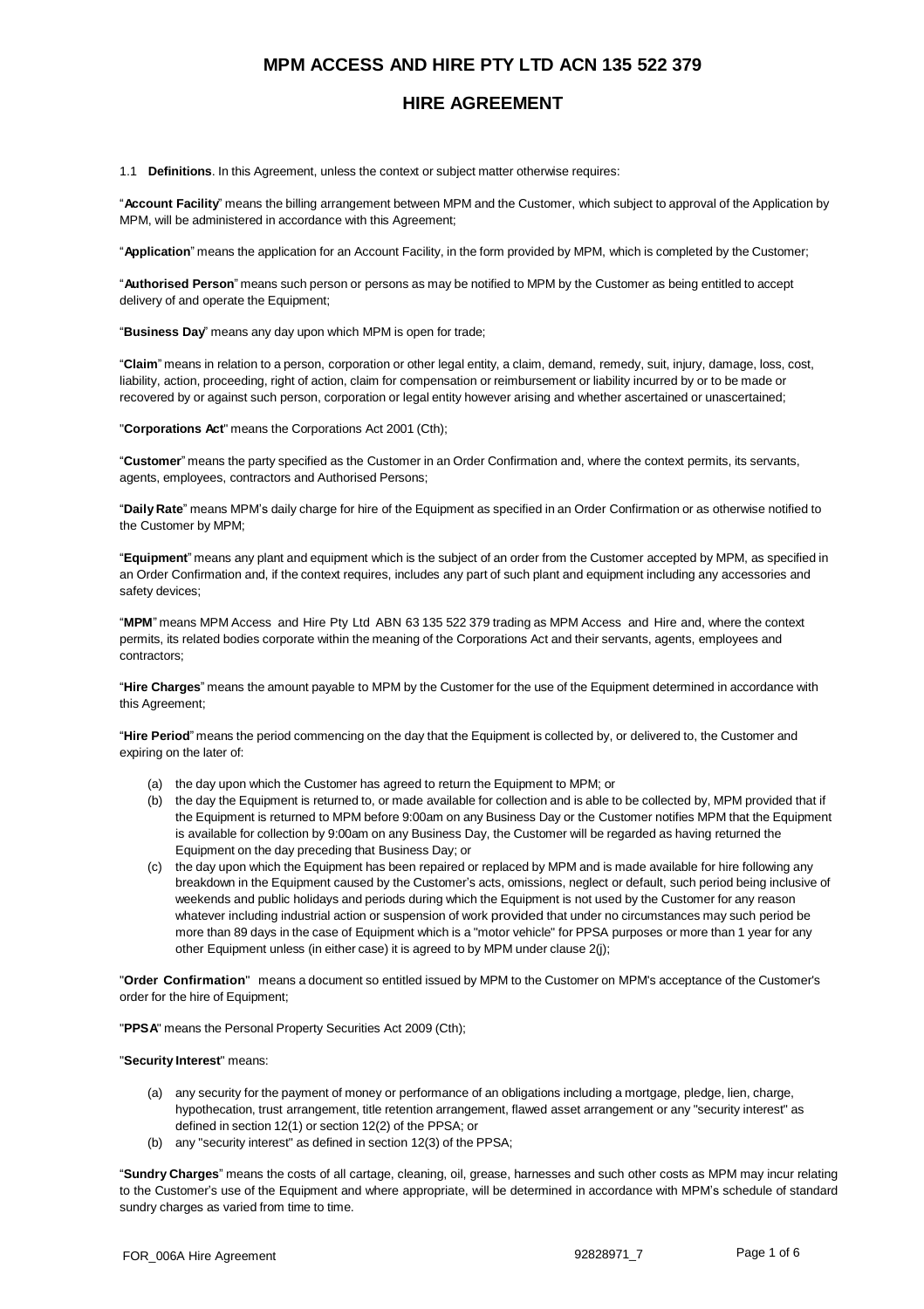## **HIRE AGREEMENT**

- 1.2 **Interpretation**. In the interpretation of this Agreement, unless the context or subject matter otherwise requires:
	- (a) a reference to a party includes that party's executors, administrator, substitutes, successors and permitted assigns;
	- (b) each covenant by two or more persons as a party is made jointly by all and severally by each;
	- (c) the singular includes plural and vice versa;
	- (d) this Agreement will be construed in accordance with the laws of New South Wales;
	- (e) a reference to any statue or legislation includes State, Territory and Commonwealth laws and regulations and other instruments (including determinations) made under them, and consolidations, amendments, re-enactments or replacements of any of them; and
	- (f) time is of the essence of all the Customer's obligations to MPM, particularly payment of amounts owing.

#### **2. CUSTOMER'S ACKNOWLEDGEMENT**

The Customer acknowledges and agrees that:

- (a) the Account Facility is a trader's facility and the Customer is a trader requiring the Account Facility predominantly for the purposes of carrying on or in connection with the carrying on or establishing of a trade, business or profession;
- (b) the Customer may place orders for the hire of Equipment under this Agreement from time to time. No order is effective unless MPM, in its absolute discretion, accepts the order and hires the Equipment to the Customer on the terms of this Agreement;
- (c) the Customer has read and agrees to be bound by this Agreement. The Customer agrees that each order for the hire of Equipment made by the Customer which is accepted by MPM is regulated by, and subject to the terms of, this Agreement;
- (d) all Hire Charges and other charges are payable by the Customer at the rate notified by MPM provided any agreement to reduce damage waiver charges must be in writing and signed by an authorised officer of MPM;
- (e) MPM may terminate the Account Facility at any time without prior notice;
- (f) the full amount of all Hire Charges and other charges payable by the Customer to MPM will become due and owing 30 calendar days after the date on which the charges were first invoiced. The Account Facility is not a credit facility;
- (g) the Account Facility is personal to the Customer and cannot be assigned or transferred to any other person without the prior written consent of MPM;
- (h) if the Customer is a company (other than a listed public company) the Customer must notify MPM of any action having the effect of altering its control whether by transfer of shares, replacement of its directors or otherwise;
- (i) the Customer will be responsible for all costs (including legal costs calculated on a solicitor and own client basis) incurred by MPM relating to any default by the Customer; and
- (j) in MPM's absolute discretion following a request by the Customer to do so, MPM may agree to the Customer retaining possession of Equipment beyond the maximum Hire Period provided for in clause 1.1. In that case, the Hire Period for the relevant Order Confirmation is extended for the period MPM and the Customer agree in writing.

### **3. CREDIT REPORTING**

By signing the applicant's declaration in the Application, the Customer consents to MPM:

- (a) disclosing to a credit reporting agency certain personal information about the Customer including identity particulars, the Account Facility limit, payments which may become more than sixty days overdue, any serious default by the Customer under this Agreement and advice that payments are no longer overdue;
- (b) obtaining from a credit reporting agency a report containing personal credit information about the Customer and a report containing information about the Customer's commercial activities or commercial creditworthiness to enable MPM to assess the Application; and
- (c) giving to any guarantor under the Account Facility information, including a copy of the Application and any demands for payment of overdue amounts and statements of the Account Facility.

### **4. LIABILITY FOR PAYMENT**

- 4.1 **Customer's Liability.** The Customer agrees to pay:
	- (a) Hire Charges, Sundry Charges and all other charges, costs and expenses payable to MPM in the manner directed by MPM;
	- (b) interest on all outstanding amounts from the due date for payment, calculated at a rate which is the higher of 1.5% per month and the interest rate applying to debts under judgments or orders of the Supreme Court of New South Wales plus 5%;
	- (c) damage waiver costs in relation to the Equipment;
	- (d) any costs of repairing or replacing the Equipment required as a result of the Customer's acts, omissions, neglect or default;
	- (e) any GST or similar tax imposed on any supply by MPM to the Customer under an Order Confirmation and any other state or federal taxes, duties or charges imposed in respect of an Order Confirmation including stamp duty; and
	- (f) all costs (including legal costs calculated on a solicitor and own client basis) incurred by MPM relating to any default by the Customer.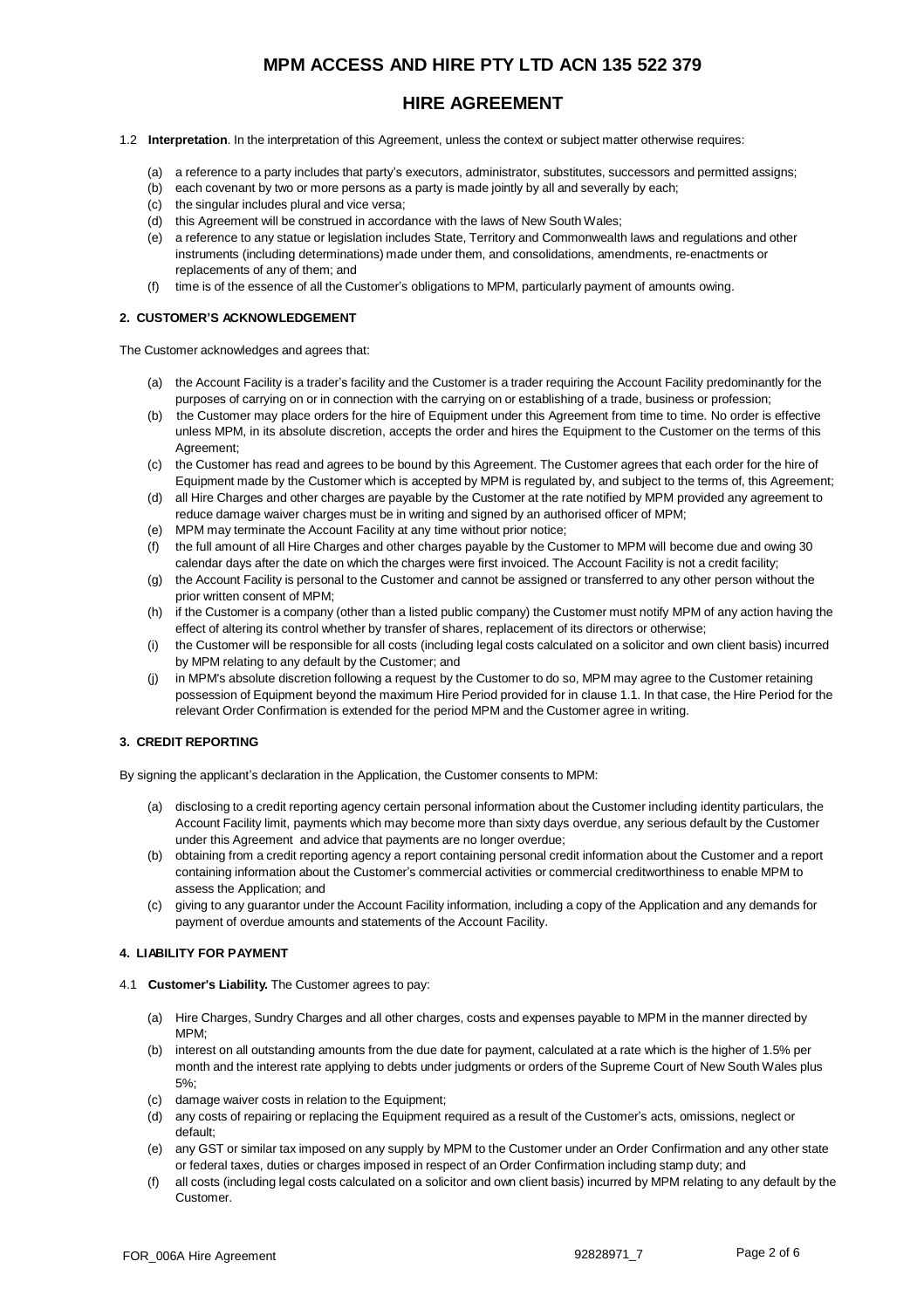## **HIRE AGREEMENT**

4.2 **Hire Charges**. Hire Charges are calculated by multiplying the number of days in the Hire Period by the Daily Rate.

4.3 **Additional Charges.** MPM may in its discretion, charge additional hire for periods during which the Equipment is being delivered to or collected from the Customer or during which MPM is unable to deliver or collect the Equipment through no fault of its own.

4.4 **Credit.** Any claims for credit by the Customer must be made within fourteen (14) days from date of invoice.

4.5 **Hire Rates.** MPM reserves the right to revise its schedule of hire rates and related charges without notice. MPM may also revise its hire rates and related charges in circumstances where MPM incurs such charges as a result of non-disclosure by the Customer, unforeseen site problems or incorrect physical dimensions, weights or distances relied on by MPM.

4.6 **Early Return**. MPM may, in its sole discretion, accept return of the Equipment before the scheduled date of return. The Customer will remain liable for all Hire Charges payable to MPM despite early return of the Equipment, but MPM will endeavour to re-hire the Equipment in which case the Customer will only be liable for Hire Charges until the date of such re-hire or until expiration of the Hire Period, whichever is earlier.

### **5. USE OF EQUIPMENT**

5.1Customer's Obligations. The Customer must:

- (a) ensure that the Customer or an Authorised Person is available to accept the Equipment upon delivery;
- (b) ensure the Equipment is used:
	- (i) for the purpose for which it was designed by the manufacturer;
	- (ii) by the Customer or an Authorised Person having the appropriate qualifications, training and licences to operate the Equipment (such as licences required for boom type lifts over 11m in height); and
	- (iii) in accordance with all applicable laws and regulations in a skilful, safe and tradesman like manner not extending beyond its capacity (having regard to manufacturers specifications) and not having to endure more than normal wear and tear;
- (c) notify MPM immediately if the Equipment breaks down, malfunctions or is damaged;
- (d) not undertake any repair to the Equipment without the consent of MPM;
- (e) maintain and return the Equipment to MPM in good repair and condition and ensure that a check of battery water levels, fuelling, greasing, oiling and proper servicing of the Equipment is carried out on a daily basis;
- (f) except with the prior written consent of MPM:
	- (i) not transfer, assign, hire, lease, loan or sell the Equipment;
	- (ii) not give any other person an interest in or give or allow to subsist any encumbrance (including a Security Interest) over the Equipment; or
	- (iii) not (except for the purpose of returning the Equipment to MPM) remove the Equipment or allow it to be removed from the site address notified to MPM for use of the Equipment;
- (g) not alter, make any additions to, deface or remove any identifying mark, plate or number on or in the Equipment or in any other manner interfere with the Equipment; and
- (h) accept full responsibility for the safe-keeping of the Equipment, and indemnify MPM for all loss, theft or damage to the Equipment resulting from any negligence, failure or omission of the Customer.
- 5.2 **Condition of Equipment.** The Customer acknowledges that:
	- (a) it accepts delivery of the Equipment in "as is" condition unless it indicates otherwise at the time of delivery;
	- (b) it is liable for all flat and/or damaged tyres and the replacement cost of missing harnesses, generators etc.;
	- (c) it understands the safe and proper use of the Equipment and has received adequate training in its operation and use;
	- (d) any person authorised by MPM is entitled, without notice or liability to the Customer, at any time to inspect, repair or (in the event of any default by the Customer) remove the Equipment by entering onto any land or premises owned by or under the control of the Customer upon which the Equipment is situated. For that purpose, the Customer:
		- (i) irrevocably licences MPM and any person authorised by it, to enter onto such land or premises;
		- (ii) undertakes that it will procure any necessary authority to enter from any relevant persons; and
		- (iii) indemnifies MPM from and against all costs and losses suffered by MPM as a result of exercising its rights under this clause 5.2(d);
	- (e) if MPM is collecting the Equipment at the expiration or earlier determination of the Hire Period, the Customer must leave the Equipment in an appropriate, easily identified and accessible area; and
	- (f) MPM will not be deemed to have accepted return of the Equipment in good repair and condition until such time as the Equipment has been fully inspected by MPM at its depot following its return.

5.3 **Carriage of Equipment**. MPM is not a common carrier and does not accept the obligation or liability of a common carrier. MPM may refuse the handling, lifting and or carriage of Equipment for any person in its discretion and without being bound to give reason for such refusal.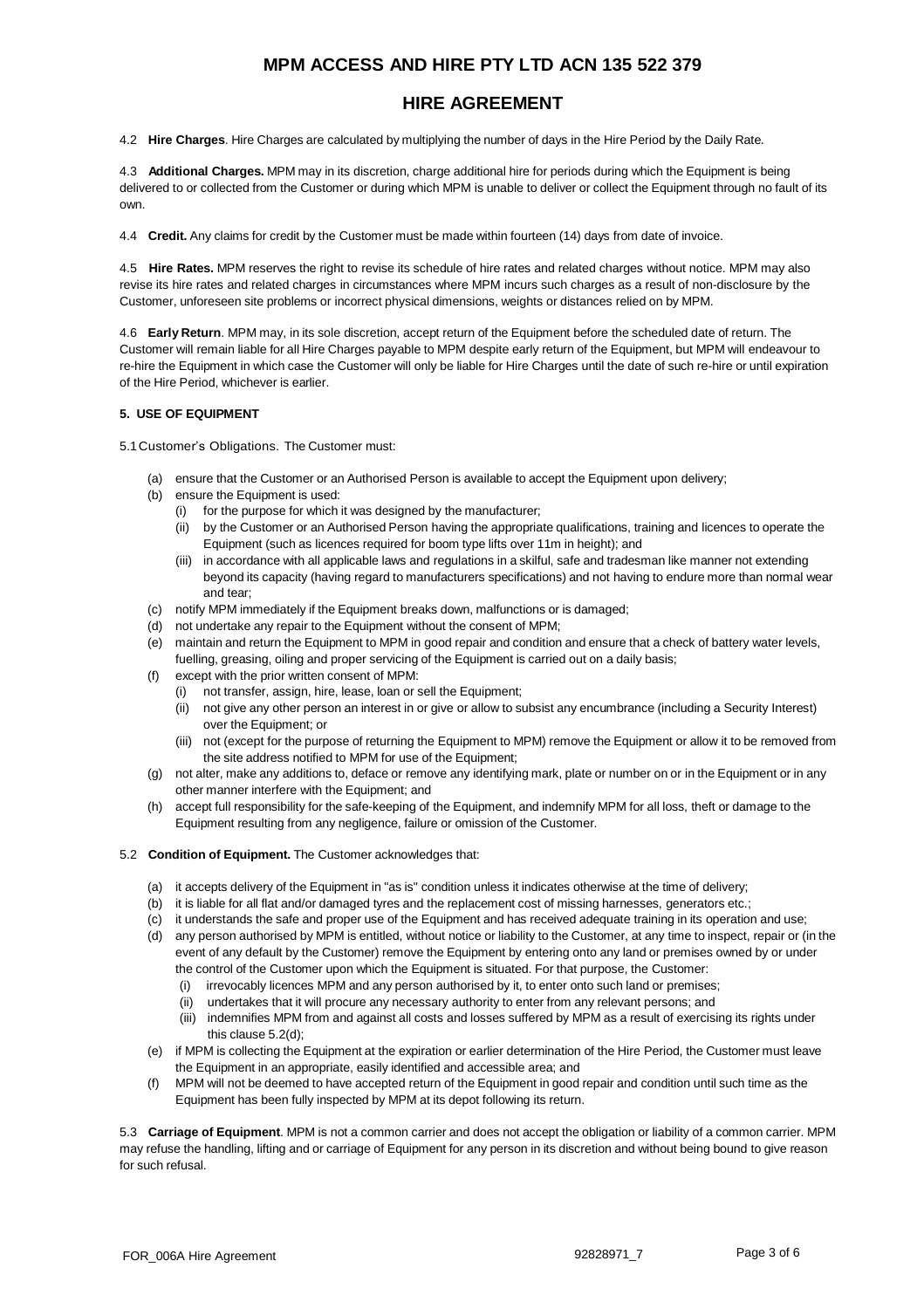## **HIRE AGREEMENT**

#### **6. DAMAGE WAIVER AND INDEMNITIES**

6.1 **Damage Waiver.** Unless the Customer provides, to the satisfaction of MPM, evidence of insurance cover of at least \$250,000 for the Equipment while in the Customer's possession, MPM will arrange to take out damage waiver in respect of the Equipment while in the Customer's possession at the Customer's cost. Unless notified to the contrary, the cost of damage waiver is 12.5% of the Hire Charge.

6.2 **Limitation on Damage Waiver.** The Customer acknowledges that any damage waiver taken out by MPM in respect of the Equipment will not extend to cover any loss or damage resulting from the Customer's failure to comply with the obligations contained in clause 5.1.

6.3 **Liability for Repair**. The Customer is liable for all excess and other costs associated with any insurance claim in relation to the Equipment and must meet any shortfall in repair or replacement of the Equipment following payment of any amount received under insurance, including any loss suffered by MPM as a result of it not being able to hire the Equipment.

- 6.4 **Release.** The Customer acknowledges that:
	- (a) the Equipment shall be at the sole risk of the Customer and MPM will not be liable for any Claim the Customer may incur or that may arise from any cause whatever including any fault or other defect in the Equipment; and
	- (b) MPM will not be responsible for, and is free from, all liability in respect of all such Claims.
- 6.5 **Indemnity**. The Customer shall accept full responsibility for, and indemnify MPM against:
	- (a) all Claims in respect of any injury to persons, or damage to property, arising out of the use of the Equipment during the Hire Period however arising, whether from negligence of the Customer or MPM or otherwise and without limiting the foregoing whether or not the Equipment was being operated or transported by a servant of MPM or any other person for whose acts MPM might be or is held to be responsible in connection with the operation of the Equipment; and
	- (b) all liabilities, costs and expenses incurred, suffered or sustained by MPM in connection with any default by the Customer.

6.6 **Retrieval of Equipment.** The Customer shall indemnify MPM for any costs incurred in ecovering Equipment whether abandoned, unlawfully detained or otherwise.

### **7. DEFAULT AND TERMINATION.**

7.1 Default. The Customer will be in default if:

- (a) it fails to comply with this Agreement;
- (b) becomes bankrupt or makes any arrangement with creditors for liquidation of debts;
- (c) it is wound up, placed under official management or administration or any administrator, receiver, or receiver and manager is appointed to the Customer; or
- (d) (if clause 9 applies) MPM does not have the highest priority available under the PPSA with respect to a Security Interest arising under this Agreement or, if applicable, in the chattel paper referred to in clause 9.3(b).

7.2 **Remedies upon Default**. If the Customer is in default then, without prejudice to any other rights or remedies:

MPM may terminate the hire of any Equipment and take possession of the Equipment by entering onto any land or premises owned by or under the control of the Customer upon which the Equipment is situated; and the Customer will pay to MPM all losses, damages, costs and other expenses whatever suffered by MPM as a result of that default including any costs of recovering possession of the Equipment.

7.3**Inability to Supply**. If MPM is unable to hire the Equipment specified in the Customer's order, MPM may in its discretion supply or hire alternative suitable equipment to the Customer. If the alternative equipment is not suitable, the Customer may terminate the hire of such Equipment but MPM will not be liable for any Claims arising out of its inability to supply the Equipment or alternative suitable equipment to the Customer.

7.4 **Third Party Owner**. The Customer acknowledges that MPM may hire or lease the Equipment from a third party (the "Owner") and in that event title to the Equipment remains with the Owner. The Customer agrees, upon reasonable notice, to allow MPM to arrange for the Owner access to the location where the Equipment is located from time to time to inspect the Equipment. The Customer acknowledges and agrees that if MPM's agreement with the Owner terminates during the term of this Agreement, unless otherwise agreed by the Owner, the hire of all Equipment to the Customer will automatically terminate and the Owner may immediately recover possession of the Equipment from the Customer. The Owner will not be liable to the Customer in any circumstance for any claim that the Customer may have against MPM.

### **8. GENERAL**

8.1Entire agreement. This Agreement (including the terms of any Order Confirmation) states all the express terms agreed by the Customer and MPM in respect of its subject matter. It supersedes all prior discussions, negotiations, understandings and agreements in respect of its subject matter.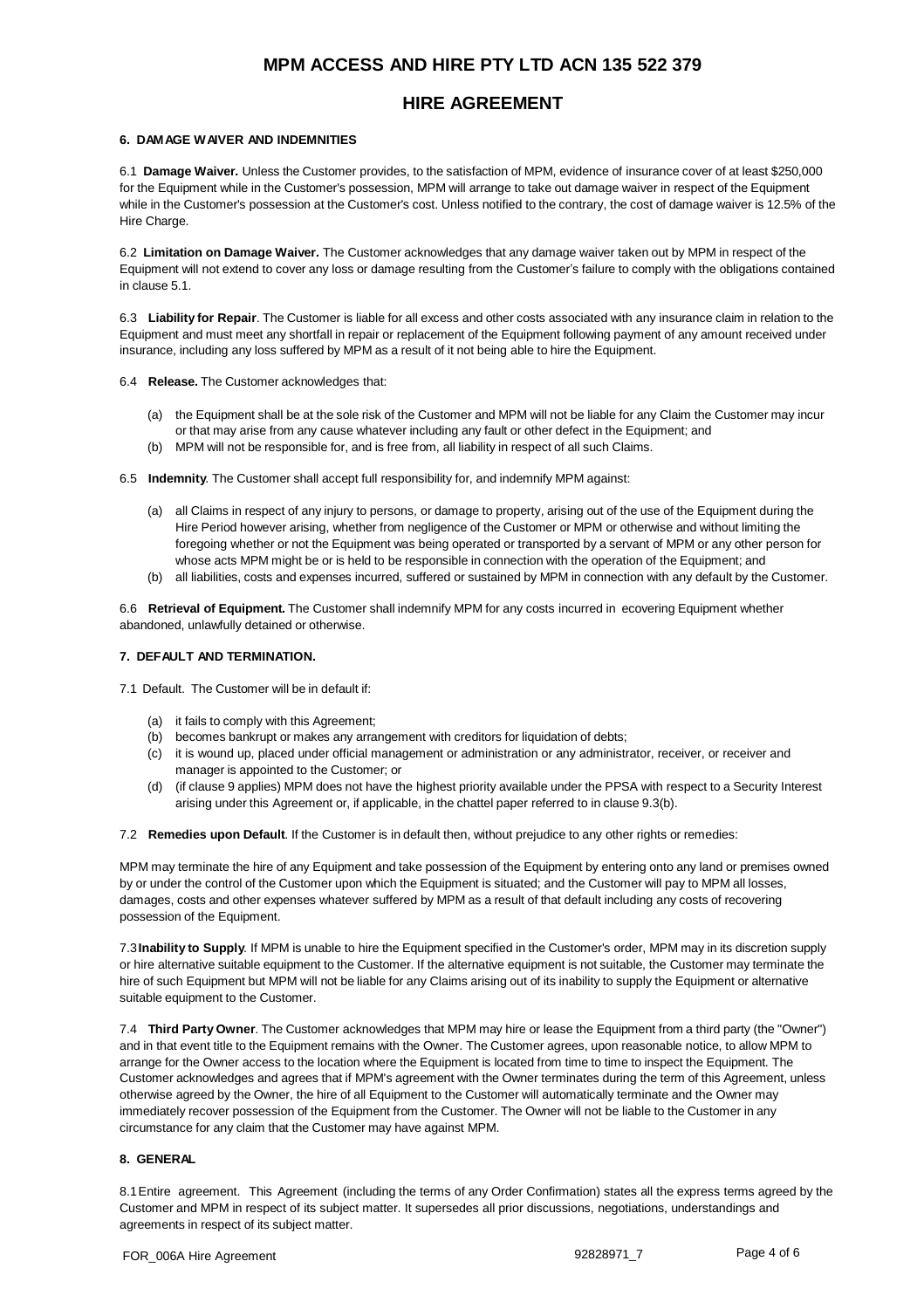### **HIRE AGREEMENT**

8.2Inconsistency. If there is an inconsistency between any order for the hire of Equipment or other document between the parties to this Agreement, this Agreement prevails.

8.3Governing law. This Agreement and each Order Confirmation is governed by the laws of New South Wales and the parties submit to the non- exclusive jurisdiction of the courts of that State and courts of appeal from them.

8.4Variation. MPM may from time to time vary the terms of this Agreement by prior written notice to the Customer.

## **9. PPSA PROVISIONS**

This clause 9 applies only if the Hire Period exceeds the maximum Hire Period provided for in clause 1.1.

### 9.1 Security Interest in Equipment.

- (a) The Customer acknowledges that under the PPSA:
	- (i) a Security Interest in the Equipment and its proceeds arises in favour of MPM, granted by the Customer; and
	- (ii) a Security Interest in the chattel paper referred to in clause 9.3(b) and its proceeds may arise in favour of MPM, granted by the Customer.
- (b) MPM may apply for registration, or give any notification, in connection with any Security Interest granted by the Customer to MPM.
- (c) The Customer agrees to do anything reasonably required by MPM to:
	- (i) provide more effective security over the Equipment and, if applicable, the chattel paper in which MPM has a Security Interest granted by the Customer;
	- (ii) ensure any Security Interest granted by the Customer to MPM is enforceable, perfected and otherwise effective and has the priority required by MPM (which, unless MPM agrees otherwise, is first priority);
	- (iii) enable MPM to apply for any registration or give any notification in respect of, or in connection with, any Security Interest granted by the Customer to MPM; and
	- (iv) enable MPM to exercise any rights in connection with any Security Interest granted by the Customer to MPM.

(d) The Customer acknowledges that anything it is required to do under clause 9.1(c) or clause 9.3 is at its cost. The Customer agrees to pay or reimburse MPM's costs, charges and expenses (including any registration fees) in connection with anything MPM does under clause 9.1(b).

(e) The Customer acknowledges that any Security Interest in the Equipment granted by the Customer to MPM attaches to the Equipment on the first day on which the Hire Period exceeds the maximum period provided for in clause 1.1.

(f) If the Customer is an individual, he/she warrants that he/she intends to use the Equipment in the course or furtherance, to any degree, of carrying on an enterprise to which an Australian Business Number has been allocated.

(g) The Customer warrants that the Equipment is not "inventory" within the meaning given in section 10 of the PPSA when held by the Customer.

(h) The Customer agrees, in relation to any Security Interest in the Equipment granted by the Customer to MPM, that:

- (i) MPM need not comply with sections 95, 118, 121(4), 125, 130, 132(3)(d) and 132(4) of the PPSA;
- (ii) the Customer may not exercise any rights under sections 142 and 143 of the PPSA; and
- (iii) MPM need not give the Customer any notice of verification statement.

9.2Confidentiality. Subject to section 275(7) of the PPSA, neither MPM nor the Customer will disclose any information of the kind mentioned in section 275(1) of the PPSA that is not publicly available.

### 9.3PPSA Undertakings.

(a) If the Customer holds any Security Interest in the Equipment for the purposes of the PPSA (whether or not as a result of a breach by the Customer of this Agreement), and if the Customer's failure to perfect the Security Interest would materially affect MPM's Security Interest in the Equipment, the Customer must implement, maintain and comply in all material respects with, procedures for the perfection of those Security Interests. Those procedures must include procedures designed to ensure that the Customer takes all reasonable steps under the PPSA to maintain continuously perfected Security Interests, including all steps reasonably necessary for:

- (i) the Customer to obtain the highest ranking possible in respect of the Security Interest; and
- (ii) to reduce as far as possible the risk of a third party acquiring any interest free of MPM's Security Interest.